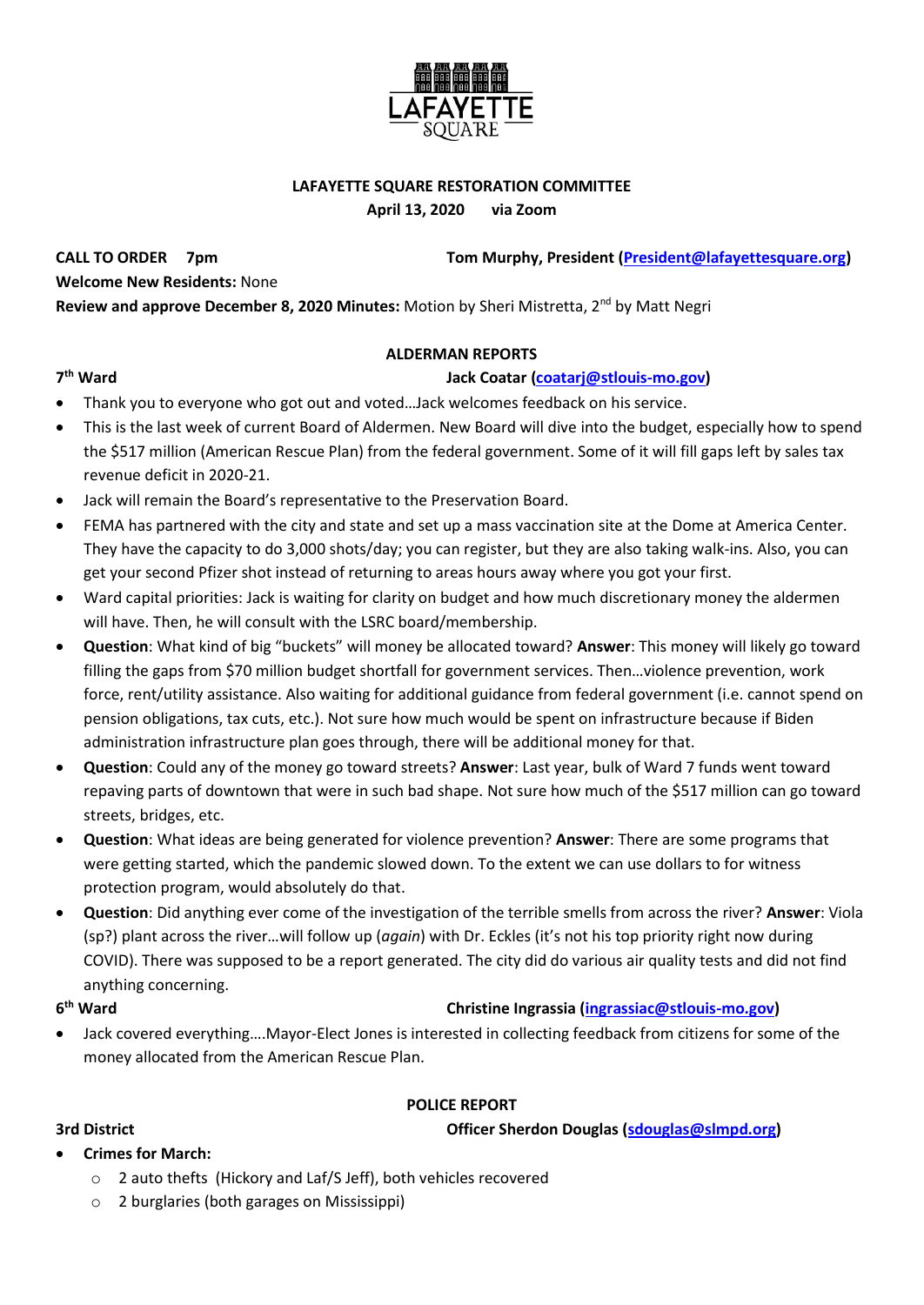- o 5 larcenies—S 18<sup>th</sup> embezzlement, Dolman, Lafayette stealing from a vehicle, Lafayette license plate (recovered and arrest made), Benton Place catalytic converter (officers responded and arrested a suspect)
- Crime is down ~37% in April so far
- Suspect descriptions and video footage is very valuable; you can send to Officer Douglas.
- Posting on Nextdoor is not helpful (at least not immediately) to the police so make sure that you report. Officer Douglas leaves it up to the individual regarding whether to call 911 or the non-emergency number.

### **GUEST SPEAKERS**

*N/A*

## **NEIGHBORHOOD ORGANIZATION UPDATES**

### **Lafayette Preparatory Academy Gail Buffington [\(grbuff@gmail.com\)](mailto:grbuff@gmail.com)**

- LPA is working on how to do a safe  $8<sup>th</sup>$  grade graduation and field day.
- Anticipating the release of the plan for 2021-22 school year, which will return kids to school full-time.
- **Question**: Is LPA still taking food donations? **Answer**: Yes, on the 2nd Tuesdays of the month throughout the school year. Also welcome to deliver donations to Gail on Lafayette Ave. Send an email to make arrangements.

# Lafayette Park Conservancy (LPC) Michael Bushur Not present.

- Lafayette Square Arts Council **Donna Korando**
- Not present.

### **Barr Branch Tonnya Joy (tjoy@slpl.org)**

• Next quarterly update in June.

# **NEW AND ON-GOING BUSINESS**

# **House Tour Update Jill Peckinpaugh/Suzanne Sessions**

- Actively promoting the event—[Show Me St Louis](https://www.ksdk.com/article/entertainment/television/show-me-st-louis/lafayette-square-house-tour-celebrates-51-years/63-67e0bbf5-4498-4fb8-a0e4-ffc59a2d7268) segment, posters out, Suzanne is writing an article for Post Dispatch home section, social media, etc.
- Filming  $7<sup>th</sup>$  house on 4/14, and last will be filmed on 4/23.
- <https://lafayettesquare.org/housetours/>
- Reality Check: We lost \$87,000 of revenue last year. We need everyone's support to buy tickets, raffle tickets, garden tour tickets, etc but also to spread the word to our networks by sharing links, emailing, etc.
- **Question**: How are ticket sales for the house/garden tour so far? **Answer**: We have over \$12K in sponsorships, which is covering our costs. We've sold 243 tickets at \$10 each. (In-person house tours sell ~2000 tickets.)

### **Auction Update Suzanne Sessions [\(suzanne.sessions.inc@gmail.com\)](mailto:suzanne.sessions.inc@gmail.com)**

- Many auction items have been strategically placed in filming of homes on tour.
- Still in need of auction items/experiences (at  $\sim$  40 right now). Contact Suzanne directly.

### **Summer Farmer's Market Tom Murphy**

• The organization that runs the Tower Grove Farmers Market (and others) contacted us about doing a one-time Night Market, with proposed dates in August (all Friday nights). 100 vendors with crafted foods, locally made artisan wares, etc. and would include the businesses here in LafSq. The LSRC Board did not see any downsides to this prospect! Has potential to evolve and be repeated in 2022.

### **COMMITTEE REPORTS**

# **Treasurer's Report Sheri Mistretta [\(treasurer@lafayettesquare.org\)](mailto:treasurer@lafayettesquare.org)**

- Looking to move Treasurer's Report to a quarterly update, which will give treasurers more time to put together reports and reduce redundancy from meting to meeting.
- We have ~\$45K in income and ~\$39K in expenses as of April 5.
- James King Memorial Fund is doing well in first quarter of 2021. Will provide an end of year summary.

# **Business Affairs Business Affairs Business Affairs Business Affairs Business Affairs**

Not present.